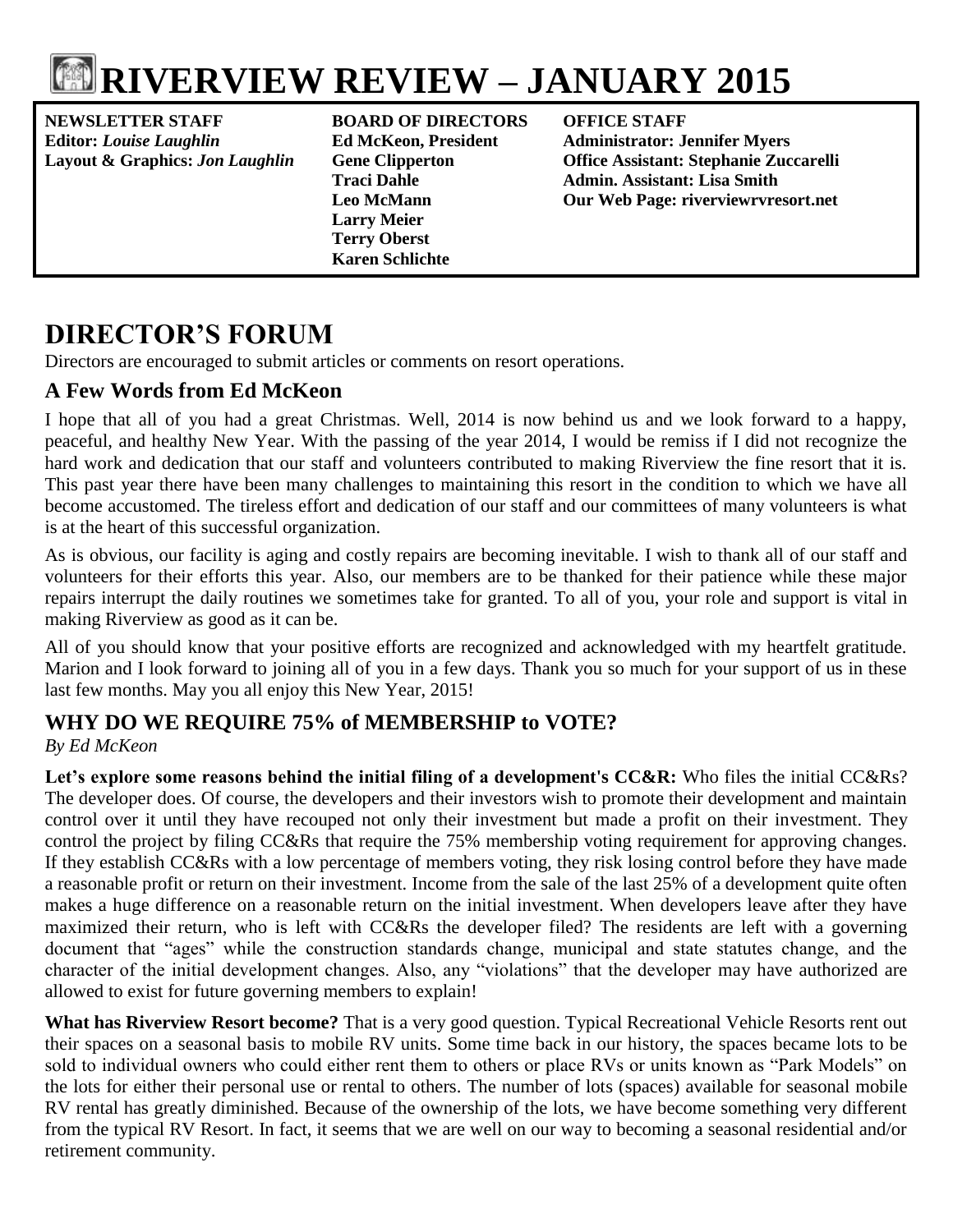According to our attorney, there have been several failed attempts to reduce the 75% membership vote requirement to a supermajority ( $66^{23}\%$ ) membership vote in the Arizona legislature for CC&R documents. As one would expect, there is significant lobbying by developer interests going on to maintain the status quo (no change). Now, who would resist the change? Large developers, of course!

For communities such as Riverview, ask yourself, what is wrong with reducing the requirement from 75% of members voting to a supermajority? When important documents are subject to change, a supermajority is the standard requirement. Federal, state, and municipalities use the supermajority standard requirement for voting on important issues. Even to have an override to a Presidential veto is only subject to the supermajority voting requirement. I have overheard members say that the 75% requirement is their security. Security from what? In fact, some members have been so adamant that the 75% requirement should NOT be reduced that they have effectively convinced enough of their friends and neighbors to boycott a vote so that a ballot effort by an Association attorney to update the CC&Rs would automatically fail because of an insufficient number of votes. That is not how a democracy should work. If a member has a legitimate concern with any of the proposed changes, they should ask questions and become informed without accepting the opinion of others.

The most significant reason we are trying to change to a supermajority (67%) is so we can make changes to our CC&Rs to keep up with state statutes and change the CC&Rs to accommodate seasonal residential and/or retirement community occupancies. We have some owners who are not residents, do not care to get involved in voting for whatever reason, or are owners under a trust or estate plan who prefer not to vote. Because of these various situations, it is nearly impossible to achieve the 75% voting requirement.

Please review the proposed document and vote and encourage your neighbor to vote.

## **TREASURER REPORT**

#### *By Karen Schlichte*

My report is comparing our annual budget amount for the year ending. HOA income includes many accounts, is over by \$25,422. Utilities are over budget by \$5,914, water and sewer heading the overage, but all other areas are coming in under the budget so we are seeing an excess of \$54,372 in the HOA reports.

Reserve account with our monthly contribution and interest was \$11,478.00 and expenses were \$39,328.00. Those expenses were electrical for the roof was \$5,145.00; \$13,212.00 went to Wirecorp for the monitoring and inspection, and a draw for the air conditioners of \$20,971.00. The balance in our Reserve Account is \$775,999.02.

Golf course has exceeded its income by \$25,251 and expenses are under budget by \$5,439. The golf course is having a very good year. We have 75 lots that have not paid their assessment for the purchasing of the golf course.

The RV storage area continues to hold its own with all lots being rented.

Thank you to our employees for keeping costs down, good job everyone!

# **TRACI'S TIDBITS:**

Happy New Year to everyone, I hope you had a fantastic and safe holiday season. As most of you all know we had our very first snow storm in BHC New Years Eve. My parents got here from Utah the day before to get out of the snow. Well at least they got to be here during a record breaking snow storm for us.

Again I want to mention about the Permanent Debris storage area on Kobe by the Horseshoe pits. The reason for putting this in was so we didn't have the big blue one behind the Tennis courts with garbage blowing all over in peoples yards and it was a eyesore to look at. So we put the permanent dumpster in with an easy door to open and if you had debris that was too big to go into the blue garbage cans you could use the cement one. Somehow throughout the years it has people thinking it is to dump everything in, big or small.

1. If you are going to dump something in it, open the door and put your stuff in as far back as you can.

2. Only big debris should be put in the dumpster.

3. If you have smaller debris or household things that are garbage, throw it in the smaller regular blue garbage cans, like TV's, chairs, toilets, smaller bushes, branches things like that, anything you can back your truck up to the dumpster and put in it.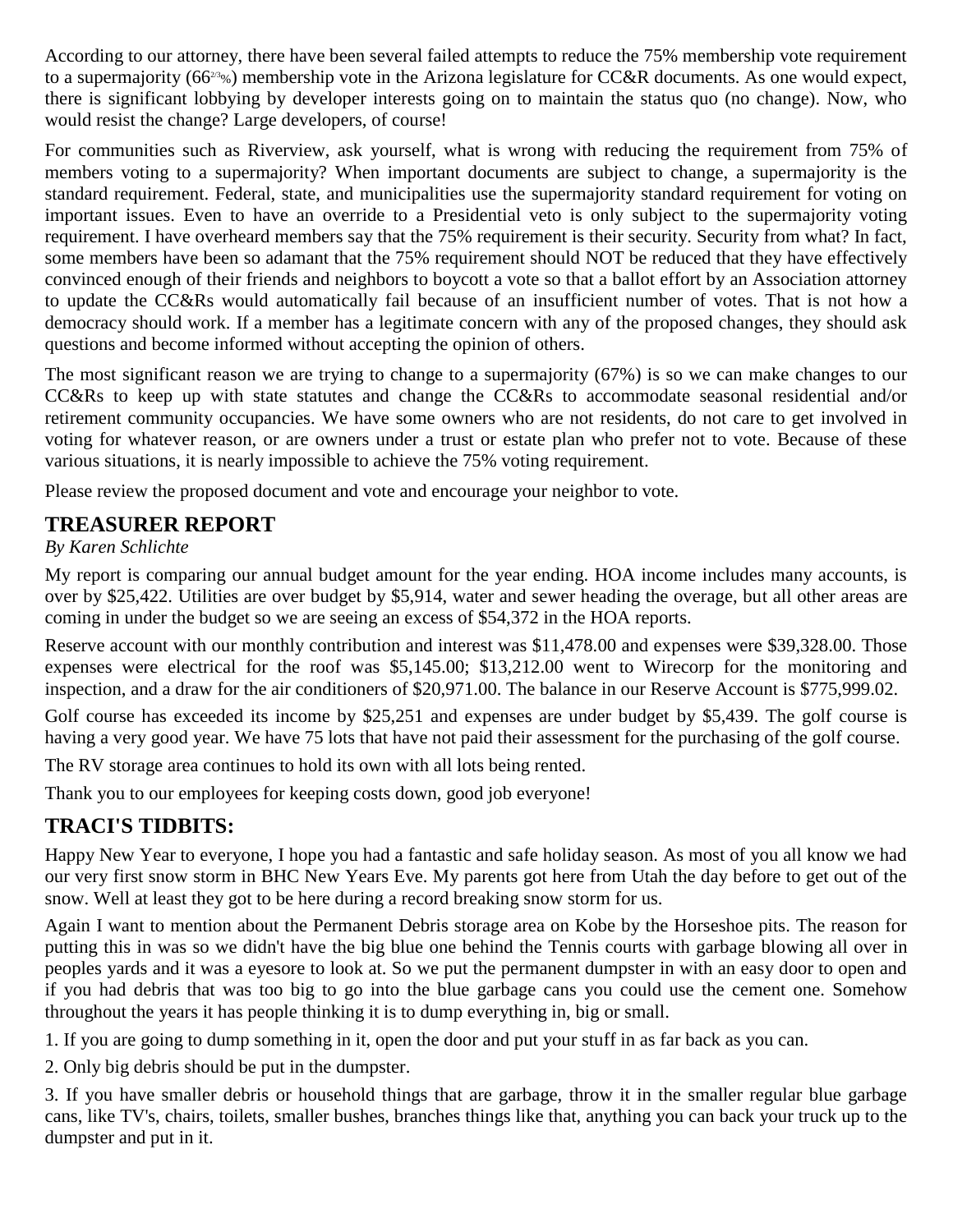The reason for this is the smaller blue dumpsters get emptied every Monday, Wednesday and Friday no matter how full they are. Riverview gets charged to dump them no matter how full they are. When we do our yardwork we try to always use the smaller blue dumpsters the night before the cans are emptied because for the past 2 years they are dumping half empty cans which we get charged for and the permanent dumpster seems to get full real fast along with the eyesore of a blue one next to it, that we were trying to avoid having in the park. Now the big blue one is right on our main road, yuck, and I am seeing toilets furniture and crap sitting on the outside of the dumpster because people won't even open the door and put their stuff inside, or it is too full to put stuff in it. I would really like to get rid of the big blue one again so it only needs to be here when we are empting the cement one, it just trashes up the park.

CAR INSURANCE SAVINGS: I just want to pass some information on that I am hoping will help a lot of people in the park. I have seen this on my local news in SLC but not down here,

I am repeating a lot of this from a written article. If you're driving less than 45 miles per day on average and live in a qualified zip code you can get some huge adjustments. The one truth your car insurance doesn't want you to know. If you drive less than 45 miles per day on average and live in a qualified zip code you can get some huge discounts. In addition, if you have no DUl's on your record, you can get additional discounts.

When drivers enter their zip code at FreeRateReport.com many are shocked at the results they find. It's now easy to save up to 65% or more. Just remember, you're NEVER LOCKED into your current policy. If you've already paid your current policy, you can very easily cancel and the balance will be refunded. When I got on the web page they said they will find you a local provider, but what I would do is contact your agent you have now and tell them you are looking elsewhere for a lower rate because of the miles you travel, and if you haven't had a DUI, mention that to them and see if they will give you a discount. Let me know if it works for you.

Thanks to the people that helped to take down the Christmas Lights.

It's always easier to take them down then to put them up, but much easier when some wonderful volunteers show up.

Next year we will have more Blue and White icicle lights for the Pro Shop to do the side the golf carts are on and the Guard Shack so it is all the same finally. We also brought two more deer down to put in the common areas some where. We also found a killer deal on some bigger red bows to put on the rails going down the ramps and stairs. Always better every year, Yea. Thanks again to Chuck Watson, Tony Winder, Jon Laughlin, Gary Kohlman, Jim and Ruth Bangay, Dean Wilson, Ed Jess, Lenore Osko.

We lost a long time resident of Riverview last week, Bill Perkins. He did many great things for the park in the past, some that I know of is he promoted getting the RV storage area, promoted getting the Golf course being bought by the owners, he helped with putting in the Multi Purpose room, it used to be a part of the shuffle board room. He helped with getting the Bone yard in, where we store equipment for the maintenance. He helped with the post office boxes in the Shuffle board room. For those of you that didn't know the in house boxes was the main mail room and the mail got dropped off in bulk and we had volunteers that stuffed the boxes with our mail. I want to tell his family and friends I will keep them in my prayers.

Again Happy New Year and enjoy every day to the fullest -- safe and healthy.

*Traci Dahle # 413 801-971-3035*

## **ADMINISTRATOR'S REPORT**

*By Jennifer Myers*

Where did 2014 go? It's hard to believe it's already 2015!

A reminder that the HOA monthly assessment has been increased to \$175 a month. If you are set up with direct debit, you do not have to do anything. If you pay by cash, check or automatic bill pay, then you will have to make sure that it is made out for the correct amount. The coupon books for 2015 were placed in your in-house box if you were here, or mailed to you if you were not. If you have not received one, please notify the office and we can get one made for you. If you are on direct debit, you will not receive a coupon book. Note: You do not need to have the coupon book to pay. Just make sure that your lot number is on the check. Also, make sure that the correct amount and date (year) is written on the check. I know it takes me a few weeks to get used to writing the new year!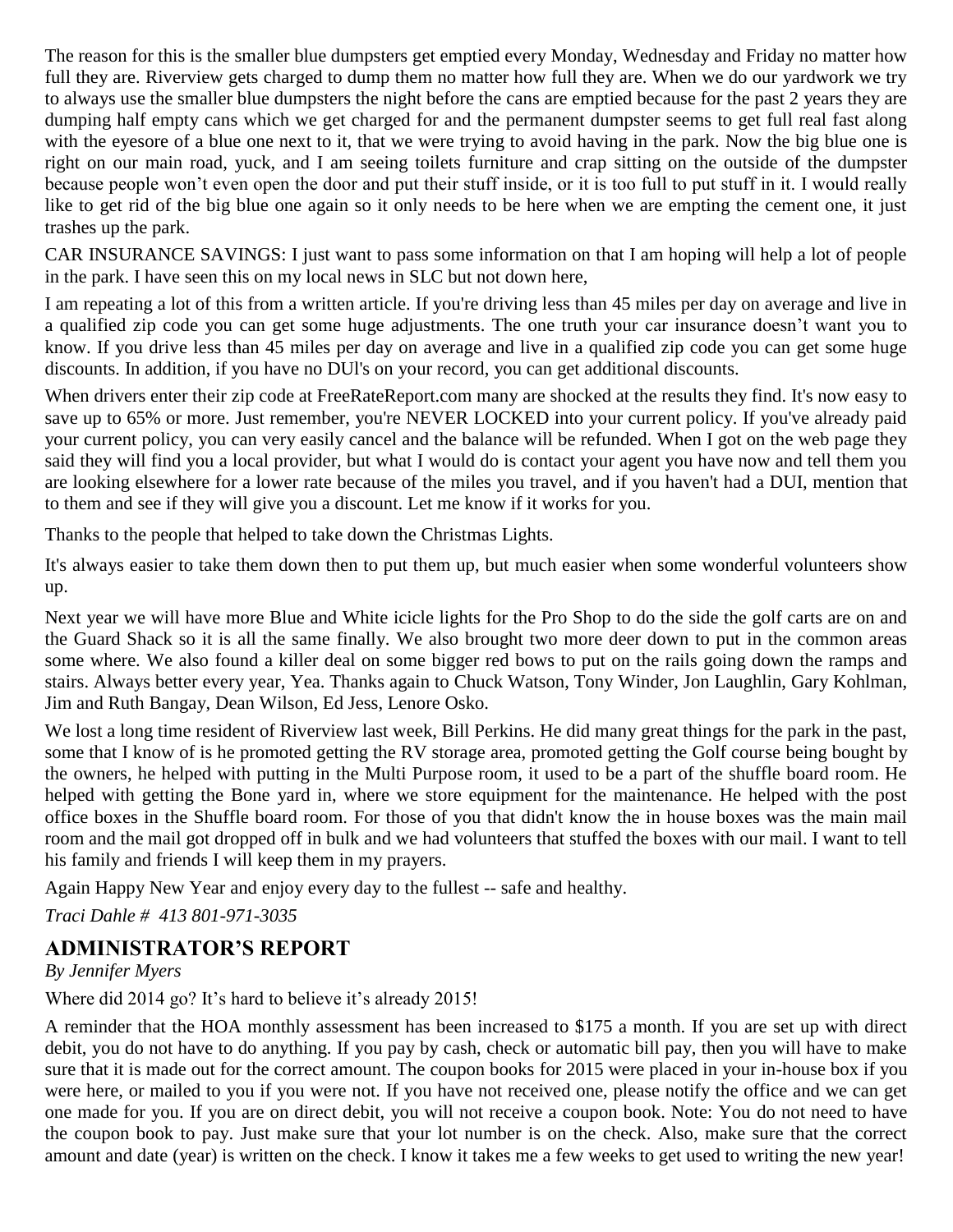Please note the new format of the newsletter. It was made by our new printer as our old one could no longer be repaired. I hope everyone is as happy with it as the office staff is!

I wish everyone a Prosperous and Happy New Year!!!

# **2015 Directory Update**

The 2015 directory was manually compiled from two databases therefore it is important to be reviewed by the residents. And thanks to Jacki Watson and Jon Laughlin for their efforts in creating this document.

If you find an error or do not wish to have your number published contact the office before January 16th. If you need a correction, please submit to the office; Lot Number, Primary Resident, Secondary Resident and Phone Number

Only one number per lot will be published.

#### **ABOUT OUR WEB SITE** *Riverviewrvresort.net*

What you will find there; Park promotional material (for friends & relatives and prospectiver buyers) Golf Course Information and Fees Location map, Resort Map Facilities Photographs Activities Photographs Monthly Activities Calendar Monthly Newsletter Phone Directory Board Mtg. Minutes & Next Agenda Governing Documents & Rules Resort Manager Critical Updates Real Estate For Sale Or Rent B.O.D. Candidate Resumes

Drop in sometime and look around.

# **STEPHANIE'S REPORT**

| We extend our condolences to the family members of residents who have passed away. |
|------------------------------------------------------------------------------------|
|                                                                                    |
|                                                                                    |
|                                                                                    |
|                                                                                    |
|                                                                                    |
|                                                                                    |

We extend our condolences to the residents who have lost family members.

Tom Tiritilli and family would like to thank all of those who attended and donated to Elaine's celebration of life. The donations will be passed on to Hospice of Lake Havasu.

Also special thanks to the Activities Committee for the flowers and those who shared their thoughts about Elaine.

There will be a memorial service for Bill Perkins on Saturday, January 10 at 11:30 in the Grand Room of the Clubhouse.

A memorial service will be held in remembrance of Virginia Parlette on Wednesday, February 11 at 1:00PM in the Riverview Grand Room.

Thanks again to the residents for their donations  $\# 574$  Runkle, Jim & Pat,  $\# 479$  Oberst, Terry & Sherry  $\# 460$ Reinbolt, Gary & Dee, # 604 Brown, Dave & Donna # 60 Collis Jay& Joy, # 389 Palmer Ralph & Karen, # 581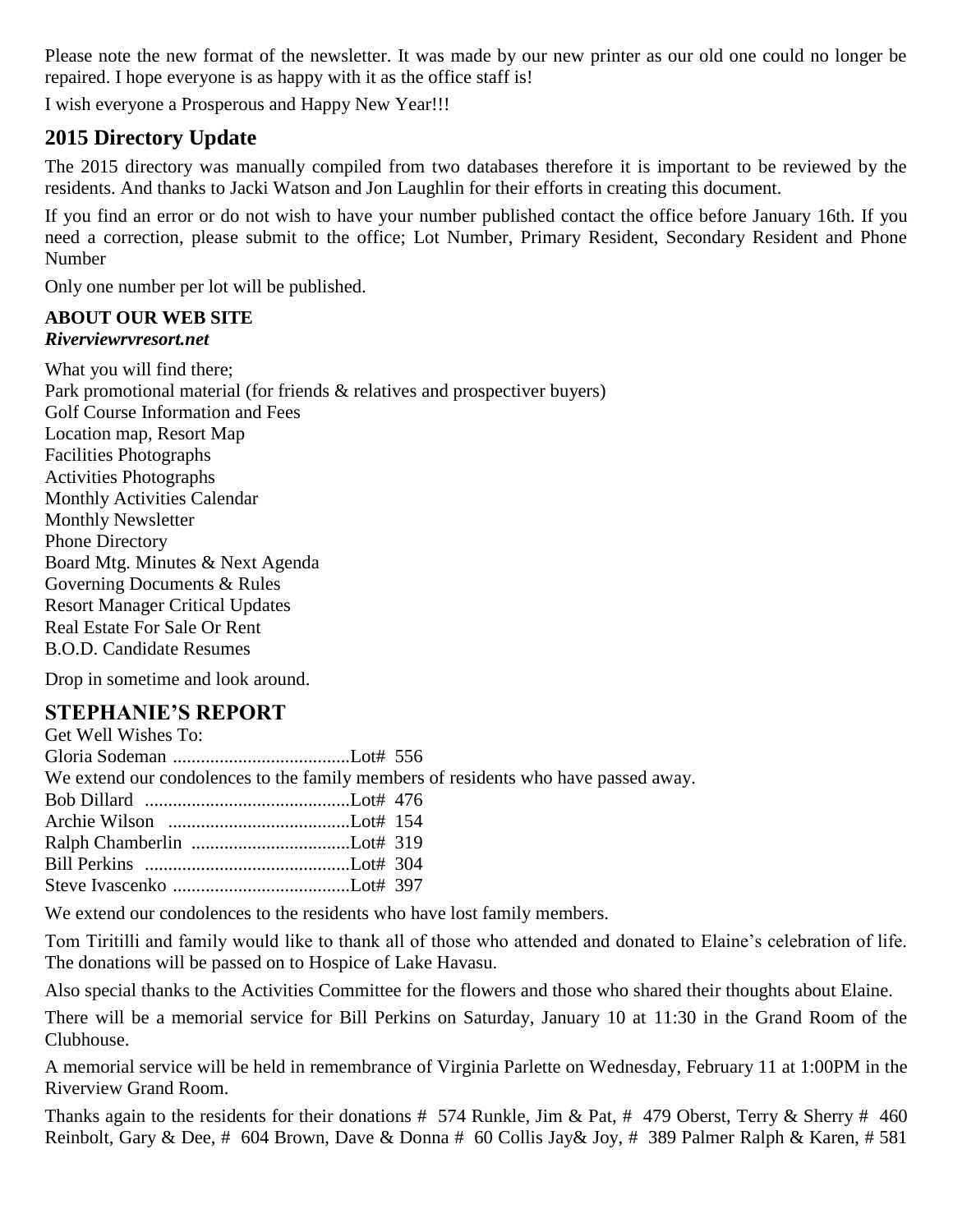Suski, Joseph& Diane, # 67 Van Dyke , Paul,# 659 Walk Dave & Geneal all donated to the candy fund for the counter, Thanks to all of you for your generosity.

Riverview staff would like to thank everyone that gave us gifts during the holiday season. It is so nice to feel appreciated, and you showed us that appreciation with the edible goodies, Christmas cards and gifts. Thank you from the bottom of our hearts!

Thanks to Roger Wood for the great landscape photograph used on the new cover art.

# **FYI**

Current magazines are welcome in the library, please take older issue to recycling

Please return all DVD's & Video Tapes, Please be kind and return

Please remember the speed limit is 15 mph

# **THE MUSIC CLUB**

*By Jill Kohler*

WE'RE BACK IN 2015

NEW TIME: 6 - 9 p.m. in the Pro Shop Lounge

1st & 4th Tuesdays - January 27th & February 3rd & 24th & March 3rd & 24<sup>th</sup>.

Come  $\&$  listen to a group of "invited" musicians playing  $\&$  singing their favorite tunes.

Everyone is welcome to join in on the fun. There is even a percussion section made up from the audience.

Invite your neighbors & friends, the more the merrier. Bring whatever you want to snack on & drink (Ice will be provided).

We will be having another fun year of collective style of great music, even some originals.

See ya there!

# **BARRANCA CLEAN UP**

Volunteers are needed beginning at 9:00 am on Friday January 16, 2015 to clean dead foliage and trash from the barranca and outside the park wall. Thereafter, the Maintenance/Landscape Committee members will provide lunch for these volunteers and their significant others at the Golf Course Pro Shop Lounge.

# **FEBRUARY BUS TOUR**

*By Louise Laughlin*

There will be another February overnight bus tour to Las Vegas which will include a show similar to last year. Final details have yet to be determined. Watch for posters at the Clubhouse.

# **ELECTRONIC VOTING**

*By Nancy Willson, Election Committee Chairperson*

If you wish to vote electronically you **must** send your e-mail address to Stephanie at *[rvrvelection@gmail.com](mailto:rvrvelection@gmail.com)*

The Riverview Resort office staff will send the company the lot numbers and email addresses of each owner that chooses to vote electronically. Then **votehoanow,** the company handling the electronic voting system, will send you an e-mail with their web site address and your unique and secure password. You will receive a password for each lot you own. This will allow only the registered e-mail address along with the designated password to vote in this election.

To vote Electronic, click on the "votehoanow" web sites, enter your password and start voting.

You will be shown a picture of each candidate, just click on their picture and read their resumes. There are two seat open for the Board of Directors, so you may vote for one (1) or two (2) of the candidates. Just check the Candidate of your choice. Then scroll down and vote on the other ballot issues. Vote **yes I consent** or **no I do not consent**  on, the 7<sup>th</sup> Revised, Restated and Reformatted CC&Rs. Vote **yes I consent to remove** or **no I do no consent to remove** By-Law Articles 4.1.5 and 4.1.6. Vote **yes I consent to change the language** or **no I do not consent to change the language** in By-Law Article 4.2.2.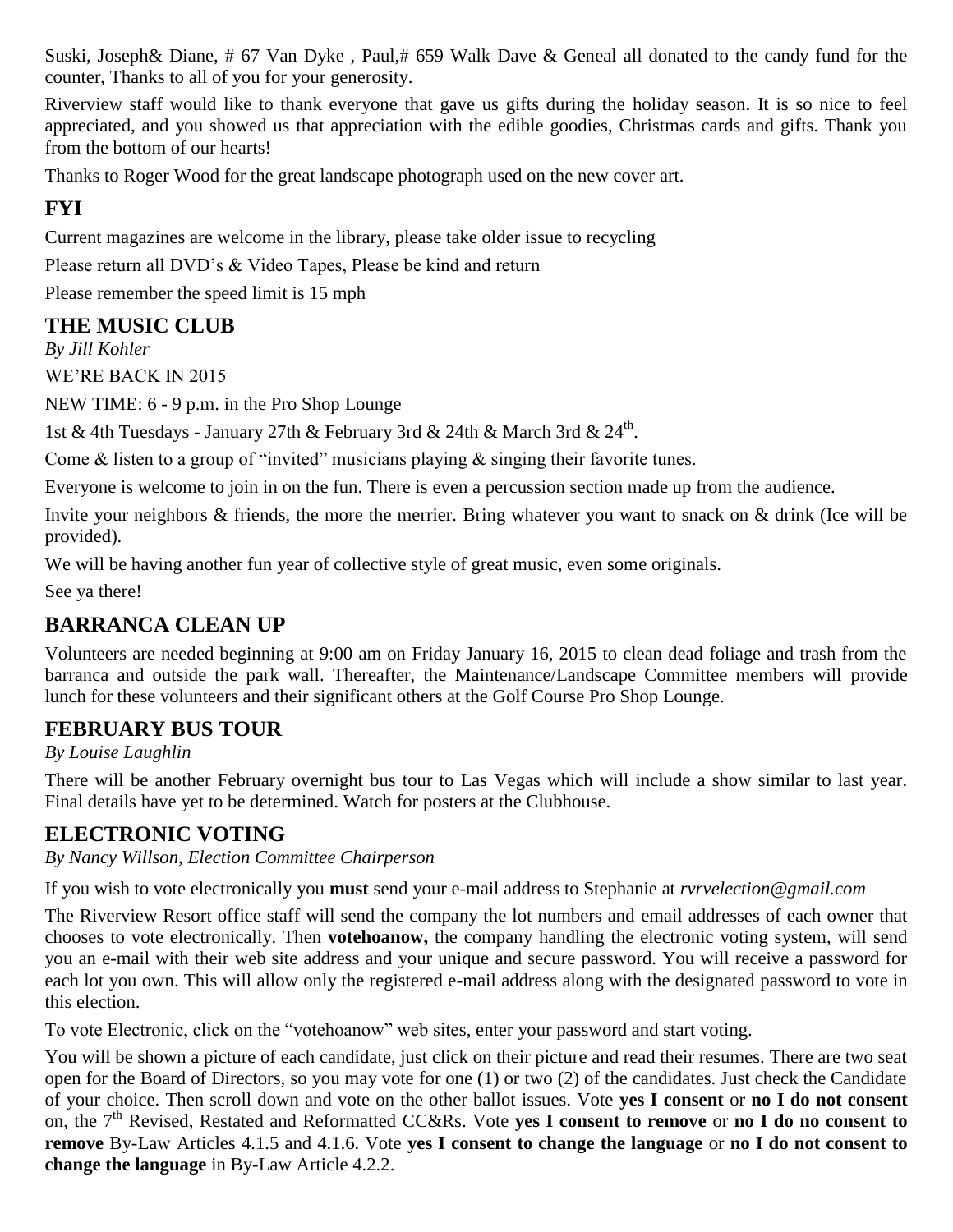If you choose **not to vote** in the 2015 election please check I **do not wish to vote**.

Your Electronic vote must be entered by Tuesday Feb. 24, by 4:00pm mountain time.

Votehoanow will send weekly reports on how many ballots they have received to establish the quorum necessary for passage of the CC&Rs and By-Laws. The results of voting will be sent on the day of the Annual Membership Meeting.

If you would like to check out the electronic voting website just go to http://www.votehoanow.com /

There will be a workshop explaining the electronic voting on Monday Jan. 12, at 1 p.m. in the Grand Room. Please register at the office.

# **AFTER NEW YEARS DANCE**

Happy New Year to everyone!! I just want to let the people that helped donate for the extra hour of music, noise makers and snacks for the New Years dance. I need to do some explaining so there are no misunderstandings. When we heard that the dance was going to end at 11:00 P.M., we decided that we wanted to do New Years the same way we have for the last 20 years here in Riverview and go at least until the real New Years at 12:00 P.M. I asked the activities committee if it would be ok if we stayed in the grand room later instead of hauling all of our things down to the Pro Shop at eleven. Then I asked if we could hire the band to go until at least midnight. The cost would have been \$300 dollars, we said go ahead and we will cover it if we didn't get enough donations. We collected donations up until the night of the dance and then just before dinner started that night I was informed that one of the band members couldn't make it because of the snow. So they would play until midnight and not charge us the extra cash. I was stuck in the middle because of what was already collected and tried to explain it to everyone that kept donating that night that they didn't need to if they didn't want to we had enough money and whatever extra would go towards the new tee markers at the golf course. So after paying for the noise makers hats and things we still had \$200 dollars extra. I am going to use that money to buy 1 and a 1/3 sets of tee markers because they are \$150 for a set. Thanks to everyone and if you do not want your money going towards the tee markers I will understand I have the list at my house just come by and pick up your money. Thanks again to Chuck & Brenda Watson, Steve & Bobby Turner, Dave & Geneal Walk, Milt & Debbie Miller, Tony & Joanne Winder, Ken & Faye Hamilton, Ron & Dorothy Rich, Larry & June Larson, Jack & Betty Sedgwick, Ralph & Karen Palmer, Gerry & Maria Hartman, Stan & Sandy Heldt, Dee & Don Hawley, Mel Maritz, Tom Martinez, Arlene Mclauglin, Chris & Kathy Peterson, Jon and Louise Laughlin, Verril & Shirlene Small, Roy Obrien, Larry & Sandy Gaisbauer, Bill & Sherry Jandt, Roger and Marilyn Ehret, Eddy & Diane Wood. I tried to write everyone's names down that handed me money that night. If I forgot any of you I am deeply sorry and please let me know. Thanks again.The official count was at least 60 people that were there up until midnight and wanting to count down the official new year at midnight.

Ken & Traci Dahle # 413 801-971-3035

# **MEET THE CANDIDATES**

*By Nancy Willson, Election Committee Chair*

Meet the Candidates will be held on Jan. 9, 2015 at 2:00 p.m. in the Grand Room.

Your Candidates for the 2015 election to the Board of Directors are, Leo McMann, Dave Walk, Gerry Hartman and Phyllis Wilburn. Two board positions are available.

Association members will be able to ask questions of the Candidates. In order to keep the meeting on track, we will follow these Question and Answer Guidelines.

## **Question And Answer Guidelines;**

Each Candidate will have up to 3 minutes to introduce themselves.

Questions for the Candidates:

Only oral questions from the Association Members will be allowed.

After an association member has raised their hand, a member of the Election Committee will provide them a microphone to ask their question.

Each question asked may be NO longer than 1 minute in length.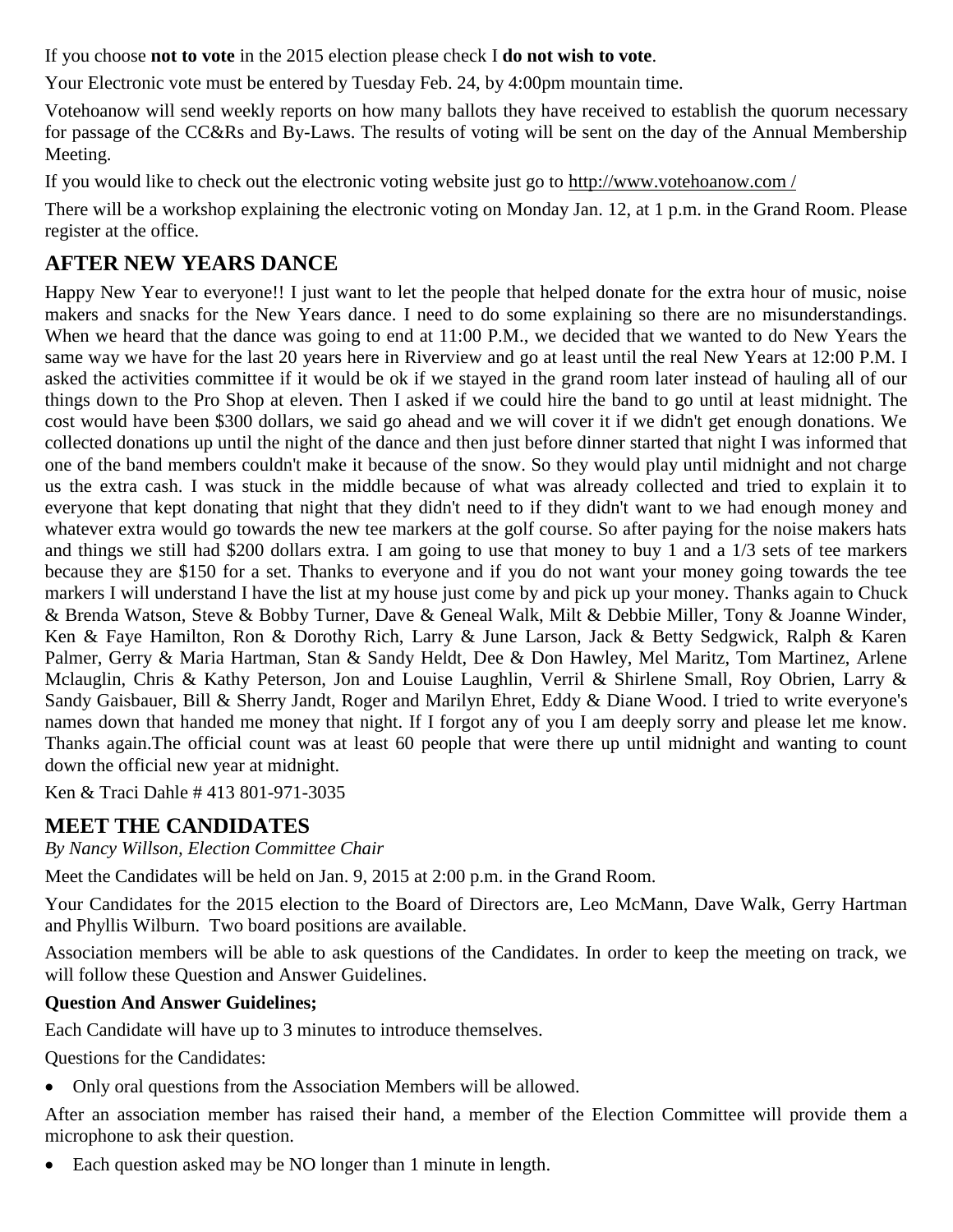- Each Candidate will be allowed 2 minutes to answer each question.
- Each Candidate will answer the question asked, rotating between the Candidates.

Following the question and answer period, refreshments will be served by the Activities Committee and Association Members will be able to pick up their Ballot Packet.

# **RECYCLE**

*By Karen Schlichte*

Green bins or roll away bins: Recycle

Blue bins or roll away bins: Garbage

Please secure your garbage in a bag and securely tie your trash and place in the blue bins. Tying them will prevent flies from breeding and will stop the odors from escaping.

Mohave County sponsors a household hazardous waste collection day. Contact the city for their next one at 928 763 9400.

Household hazardous would be unused paints, old TV's and computers or anything electronic and small batteries.

O'Reilly's Auto Parts and Auto Zone will take your old batteries and old oil.

Please look for the list of recyclable items in this newsletter. There is no need to remove the paper from tin cans or the need to rinse them out unless it's a soup can. You may leave lids on the items too. Remember to remove your recycle items from the bag or they will just throw it away as it's a hazard to the workers who are sorting the recycle because they don't know what is in the bag.

# **WHAT TO RECYCLE**

*By Karen Schlichte*

Please remove your recycle from the plastic bag!!!

**Aluminum**: This would be your pop and beer cans, please place them in a separate bin at the garbage area. They are turned in for cash and money and is going to the cart path project.

**Aluminum/Steel**: Aluminum foil, pie plates and scrap aluminum. Steel "tin" food cans, bi-metal containers, aerosol cans, and lids composed primarily of whole iron or steel. Need not be rinsed unless it's a soup can, you don't have to remove the paper.

**Clear, Green, Brown Glass**: Food and beverage jars and bottles. Paper labels, rings, and lids on glass containers are acceptable. Window glass, porcelain and china are not acceptable.

Commingled Plastic: Includes any # 1 through # 7 rigid plastic bottle, containers, jug or jar. No plastic grocery bags.

**Paper Bags**: Includes all loose craft paper.

**Corrugated Cardboard**: Cardboard boxes, liners of craft, jute, test liner, dry food boxes, beer and soda carriers, shoe boxes, tissue boxes, toilet paper rolls, etc.

**Newspaper**: Includes all loose newspaper including slick paper inserts.

**Mixed Paper**: Junk mail, high-grade paper, white and colored ledger, copier paper, green bar paper, book paper, envelopes, (remove plastic windows), carbon-less (NCR) paper, tabulating cards, facsimile paper, manila folders, magazines, paperback books, catalogs and telephone books.

# **ANGEL TREE TOY PROGRAM**

## *By Dorothy Kirpach*

We delivered the last of the gifts to the Salvation Army on Wednesday, December 17th. We want to thank you for the wonderful gifts that you purchased for the children.

We are posting the photos of your gifts on the board in the hallway of the clubhouse. We are so pleased to have so many wonderful people in this resort that would make an effort to purchase these gifts and were so generous. We delivered 201 gifts and money contributions to the Salvation Army. Among the gifts were five bicycles, two trikes, many dolls and trucks and cars, and various other great gifts. You have given so many of this area's children a very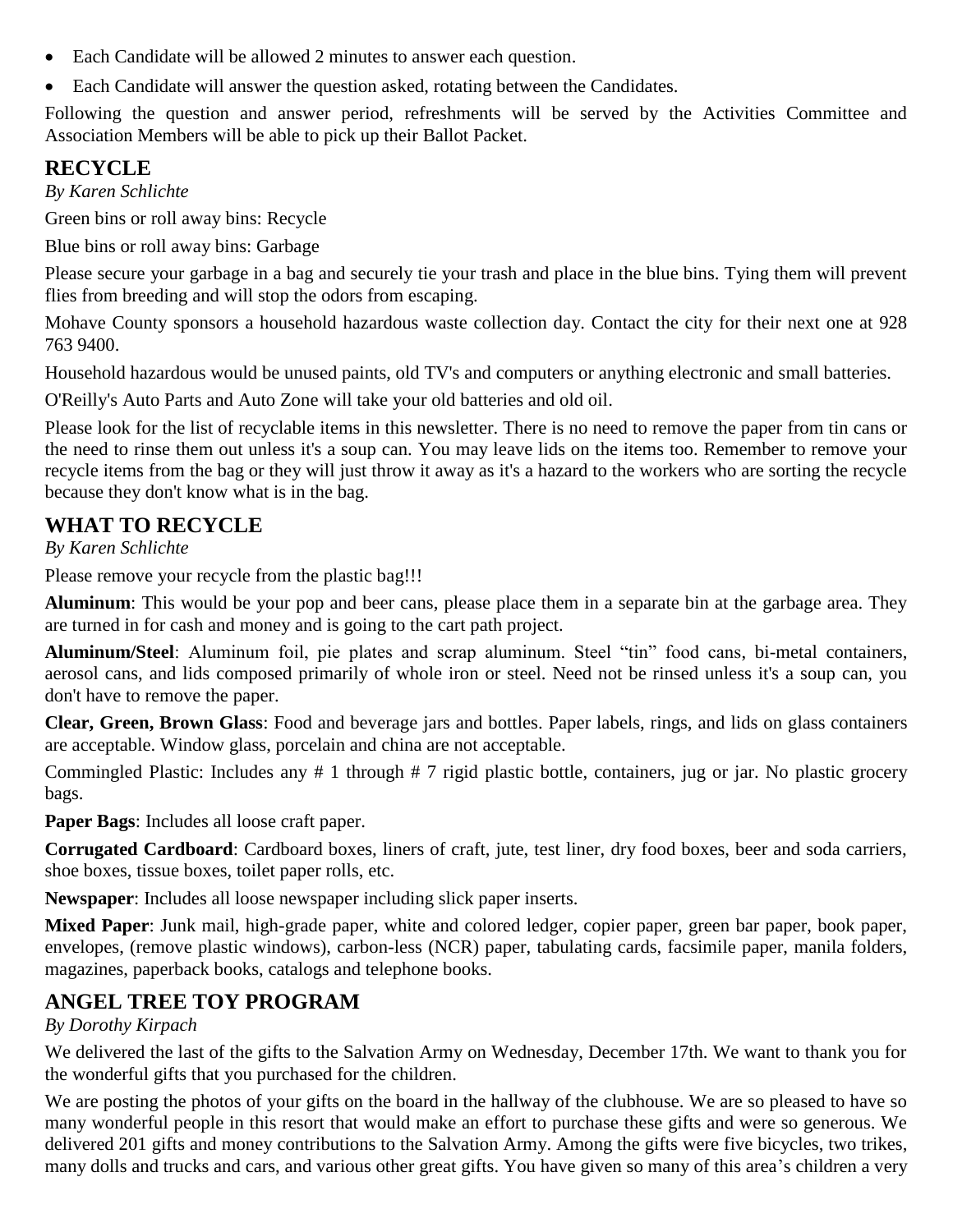Merry Christmas. We were also told that some of the residents of this resort delivered their gifts directly to the Salvation Army. Each time we would deliver the gifts, the Salvation Army Captain and his wife were so happy and thankful that our resort was so giving during this time of need. They asked us to give all of you a big thank you from them. We are proud that we live in such a great resort where people here are so caring. Again, thank you for your time and generosity with helping these children have a wonderful Christmas.

## **PRO SHOP COMMITTEE**

*By Ken Dahle, committee chair*

We had the new Kokopelli installed by the entrance sign to hole #1, it looks very nice, come and look at it when you get a chance.

We had our December Barbeque on the 12th with approximately 220 tickets sold. After expenses we made \$896.74. Our "Putt Off" was another fun time with 25 participates.

The winners were Norm Lykken 1st, Debbie Ritz 2nd, and Gary Kuhlman 3rd. We had 2 50/50's of \$52.00 each. All proceeds are used for improvements to the golf course. Thanks to all the volunteers for their hard work.

Our next barbeque is set for January 30th at 12:00 PM. Tickets will be available Tuesday January 13th and every Thursday and Tuesday at 1:00 PM to 3:00 PM in the shuffle board room and at the Pro Shop any time they are open.

A big thank you to Chuck Watson and Jerry Fry for painting 2 metal patio tables, it made them look new.

We are taking donations for the new design Tee Markers. (Like the ones on hole #1) at a cost of \$150.00 per set (6 on each hole) Maybe some groups of friends will put in enough to purchase enough for a set and we will include those names in our newsletter. Just some thoughts.

On a very sad note, Bill Perkins, who helped promote for the HOA to buy the golf course and set up who would be working for running and maintaining the course. We will miss him and wish his family our condolences.

## **JANUARY ACTIVITIES**

## *By Linda Sommerville*

Happy New Year. Hope everyone had a wonderful holiday season. We would like to welcome everyone back to Riverview Resort for the spring season. In the coming months we will host four special event dances with such bands as "The Kid n Nic", "American Made" and other music groups from the local area. Tickets for these events go on sale approximately a month ahead of time in the park clubhouse. Watch the monthly newsletter for details and dates. We are also hosting two special shows; "Laughing Bird" in January (tickets on sell now) and "The Wee Five" in February. Tickets will be sold on Tuesday and Thursday's.

Many other events along with the many other activities are listed in the monthly newsletter. All States Dinner is in January tickets are \$2 per person (for meat). This is a "dish to pass" event and a chance to find out how many others from your home state or province are here in Riverview. Tickets will be on sell first week in January. This is a great way to make new friends and eat a great dinner.

The Riverview Saturday night dances have been known as Happy Hours for years but they are really a Social Hour event. It is an invitation to share good times and food - an everyday action around here. All are welcome whether you like fine wine, good soda (with or without a shot) and are looking to meet new people. If you're new to the park and like music and food come over and check it out. FYI, people start showing up at around 4:30.

**January 3rd** Captain- Menu Brats, sauerkraut and brownies

**January 10th** - Strangers - Menu - Pizza, salad and ice cream

**January 11th** - Laughing Bird - Entertainers - tickets \$8 and \$9 at door. Show starts at 7:00 p.m., not assigned seating

**January 17th** - Class Act Band - Hoe Down Themed Dance tickets \$6 with assigned seating. Tickets go on sale Tuesday, January 6th at 1:00 pm. Menu - Smiths Chicken, Beans and Ambrosia from 5:00 p.m. to 9:00 p.m. with dinner at 6 p.m.

**January 24th** - Strangers - Menu Tostadas and ice cream cup

**January 27th** - All States Dinner \$2 per person - this is a potluck dinner with meat provided (Smiths Chicken). Meet others from you home state and see which state or province has the most residents. Tickets go on sale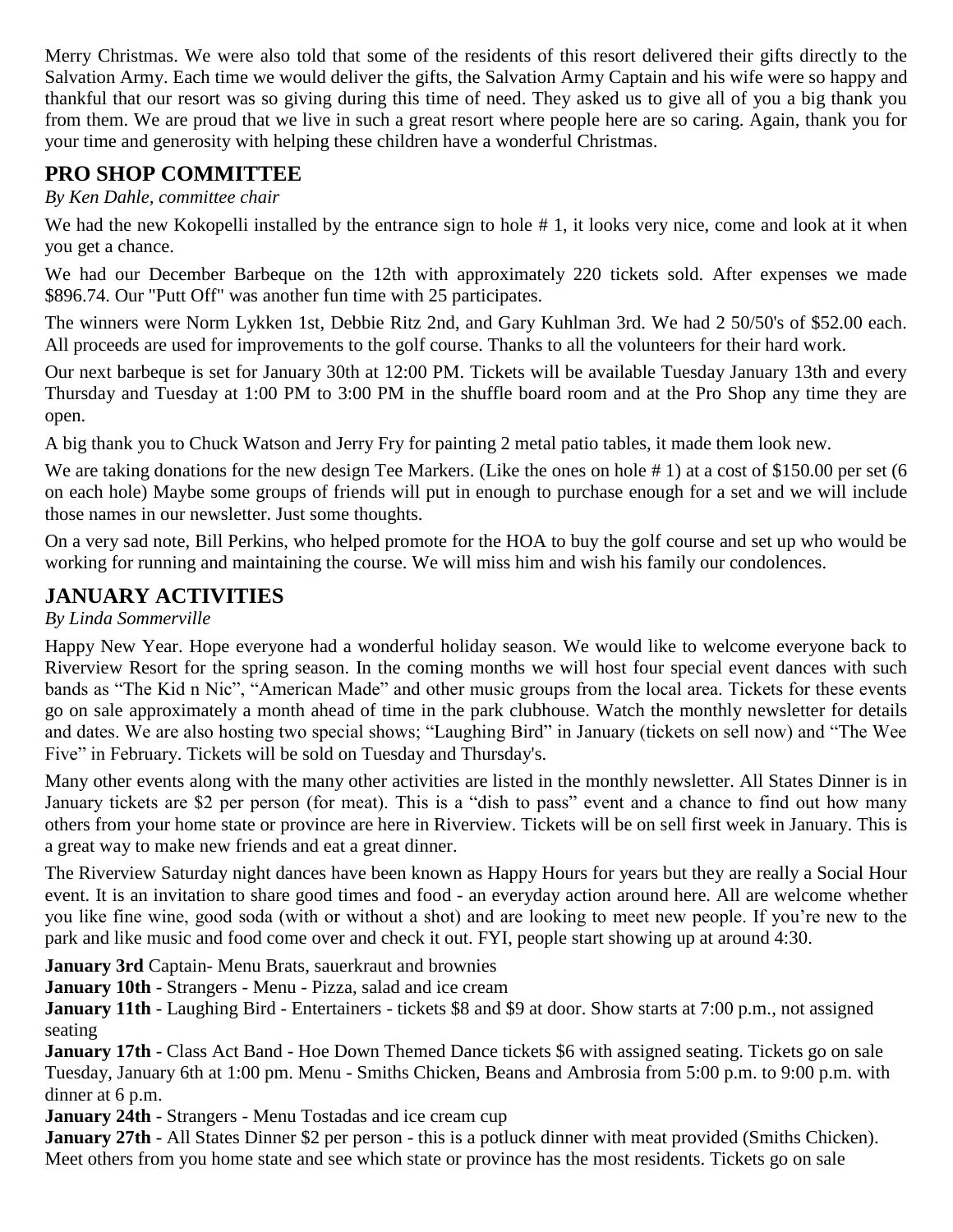Tuesday, January 6th. **January 31st** - Mark Crowe - Chili and Cornbread and cookies

# **HORSESHOES**

*By Paul Lange*

Following Friday night's rain came the fog on Saturday morning the 13<sup>th</sup> and the possibility of postponement. We lucked out and the fog burned off just in time for the start of the tournament.

A total of 18 players participated with 4 from Lake Havasu, 11 from Bullhead City, 2 from Riverview and 1 from Laughlin.

Julian Estes of Lake Havasu finished in 1<sup>st</sup> place after winning the play-off game with Bill McGlynn of Riverview, finishing in  $2^{nd}$  place. Walt Ducey of Lake Havasu was  $3^{rd}$  and Jim Hawley also of Lake Havasu was  $4^{th}$ .

The next Tournament will be on January  $10^{th}$  at 10:00 am.

# **RACQUET CLUB**

*By Don Hall*

The December Tennis tournament results had Don Hall and Gail Lutrell taking 1<sup>st</sup> place. The tournament lasted three days and everyone enjoyed their matches.

January activities include: Pizza and drinks at monthly Racquet club meeting on Wed. 21<sup>st</sup> of January and Pot-luck and drink in club Ballroom on  $16<sup>th</sup>$  of January. Evening under the lights street league Monday night Tennis

starts in January. Signup sheets are posted at the courts. Monthly sign up sheets for Tennis and Pickleball tournaments and other Racket Club activities are posted at the courts. See you on the courts.

# **WELCOME TO RIVERVIEW PARTY**

*By Nancy and Dean Willson*

The first Welcome the New Comers Party for the 2014 – 2015 season was held on December 10, at the Pro Shop Lounge. 52 people, new to our resort came, thus forming one of the largest groups to enjoy this special party. It was so nice to meet all the new people, learn where they came from and how they came to be at our Resort.

We enjoyed plenty of food, beverages, and door prizes donated by the Welcome to Riverview Resort Club.

Invited guests also included Board Members: Gene Clipperton, Karen Schlichte, Leo McMann and Traci Dahle, Committee Chairpersons; Carol Johnson, Linda Summerville, Jon Laughlin and Ken Dahle. They all shared information about the Resort.

This event would not have happened if it wasn't for the hard work of the Welcome to Riverview Resort Club members; Bill and Maggie Brown, Chuck and Brenda Watson, Joanne and Tony Winder, Clyde and Les Grosz, Ken and Traci Dahle, Joyce and Mark Young, Nancy and Dean Willson.

We gratefully thank all of the people who took time to attend this event.

We are looking forward to the next Welcome to Riverview Resort Party on Feb. 11, 2015.

# **NEWS FROM THE GOLF COURSE**

*By Doreen Hansen*

Just a reminder – the Golf Course is for golfers *only*. Please do not take walks, drives, or leisurely strolls on the golf course *at any time*. Though the resident owners each own a small percentage of this course, it is not meant to be a nice little "walking" area. You do not find folks taking strolls at any public golf course – even if they live on or near it.

And keep your dog(s) off the course…there are special areas for dogs to do their business and the golf course is *not* one of them. Thank you for your consideration!

Many of our residents have returned from the holidays and others are just now returning for the season. Welcome to all! We hope your holidays were full of love and laughter.

If you play at any public golf course, you would be required to get a tee time, and show up at that tee time or, as a courtesy, call to cancel. Also, at other public courses, if you are a single or two-some, you are usually paired with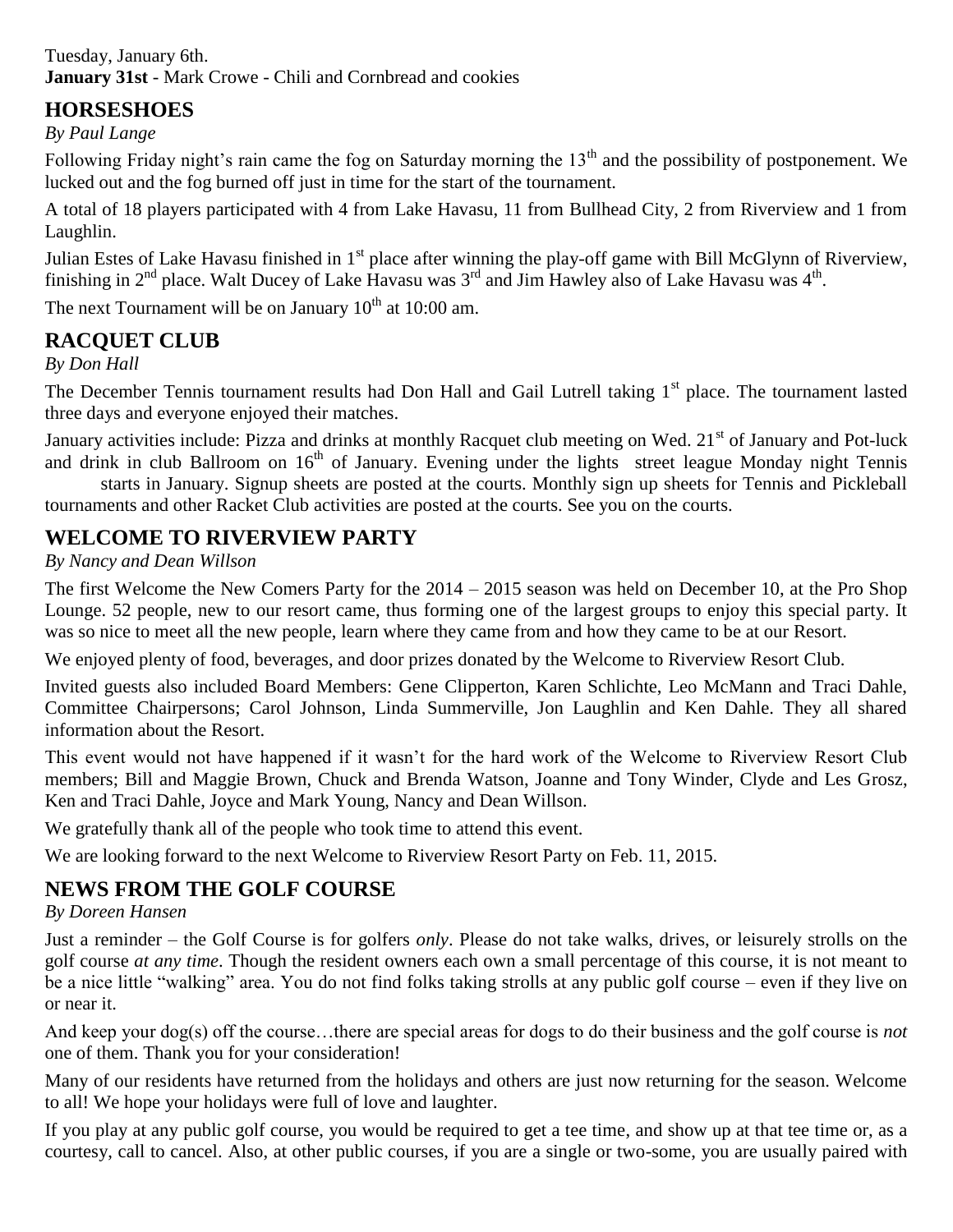another single or two-some. Please know that may happen here as well. This courtesy allows us more open teetimes so more people are able to get out on the course

These next three months are our busiest and tee times, though not required, are strongly recommended. We do not want to turn anyone away, whether you live in the park or not; however, if tee times are booked and you just "drop in," there could be a long wait for you to start your round. And, please let the Pro Shop staff and volunteers determine if you can start on Hole # 7. If there are several tee-times booked and you come around to # 1, it can back-up play and really slow down the golfers. We will do everything we can to get everyone out in a timely manner. And, please understand that scheduled tee-times go a long way to helping us accomplish this!

Along with the many fabulous amenities offered at Riverview, the golf course is a huge draw for people who buy here and for renters as well. More and more residents play in our leagues and the scramble usually fills up quickly. We do have a waiting list, so if the scramble is full and you want to play, please put your phone number on the sheet when you sign up. Things happen at the last minute fairly regularly; if we can contact you, you may get to play.

Happy New Year! We hope 2015 is full of joy, peace, and laughter!

# **RIVERVIEW RESORT PRESENTS:**

*By Sandy Heldt*

## **Burgan & Chan**

February 5 at 6:30 p.m. in the Grand Room.

Tickets are \$10.00 each. Tickets will go on sale on January 6th from 1 to 3 p.m.in the shuffleboard room.

Jerry Burgan is a musician, singer, songwriter, folk historian, and author. He first became known as a member of "We Five", the Grammy-nominated, 60's folk- rock group he co-founded with the late Michael Stewart. The group's hit recording of "You Were On My Mind" set a standard for vocal innovation and was number 4 on Billboard's Top 100 songs of 1965.

There will be classic acoustic folk and Americana music featuring Jerry, his wife, Debbie, and bassist Tholow Chan. The shows are built on the music that shaped him, blended with anecdotes about how the songs and styles of the past evolved into the forms we know today.

## **DIXIELAND AND RAGTIME MUSIC EVENT**

*By Mo & Danny Motola, Doreen Hansen and other enthusiasts*

FRIDAY 7-9 p.m. in the Grand Room

For your listening and dancing pleasure join us for an evening of Dixieland and Ragtime music. CD's will be supplied and played and hopefully played through our Grand Room speakers.

# **FAMILY RESEARCH**

## *By Karen Schlichte*

The family workshops will be led by Barb Lawson and Karen Schlichte. From beginners through experienced Gen Hunters, various topics of the hobby will be discussed. January 5, 2015 at 1:00 in the Grand Room will be the first meeting.

Whether you are just starting to look into the history of your family or have been hunting for years, there are old and new techniques that we share between us.

There is no cost for this class. Individual research tools and subscriptions might be helpful but not mandatory. Individual assistance will be scheduled as needed.

For questions please contact: Barb Lawson [bjlawson@hughes.net](mailto:bjlawson@hughes.net) 928 758 7324

For beginners please contact: Karen Schlichte [kschlichte@hotmail.com](mailto:kschlichte@hotmail.com) and she has beginner packets to help in your research.

# **SAFETY AND SECURITY**

*By Carol Johnson, chairperson*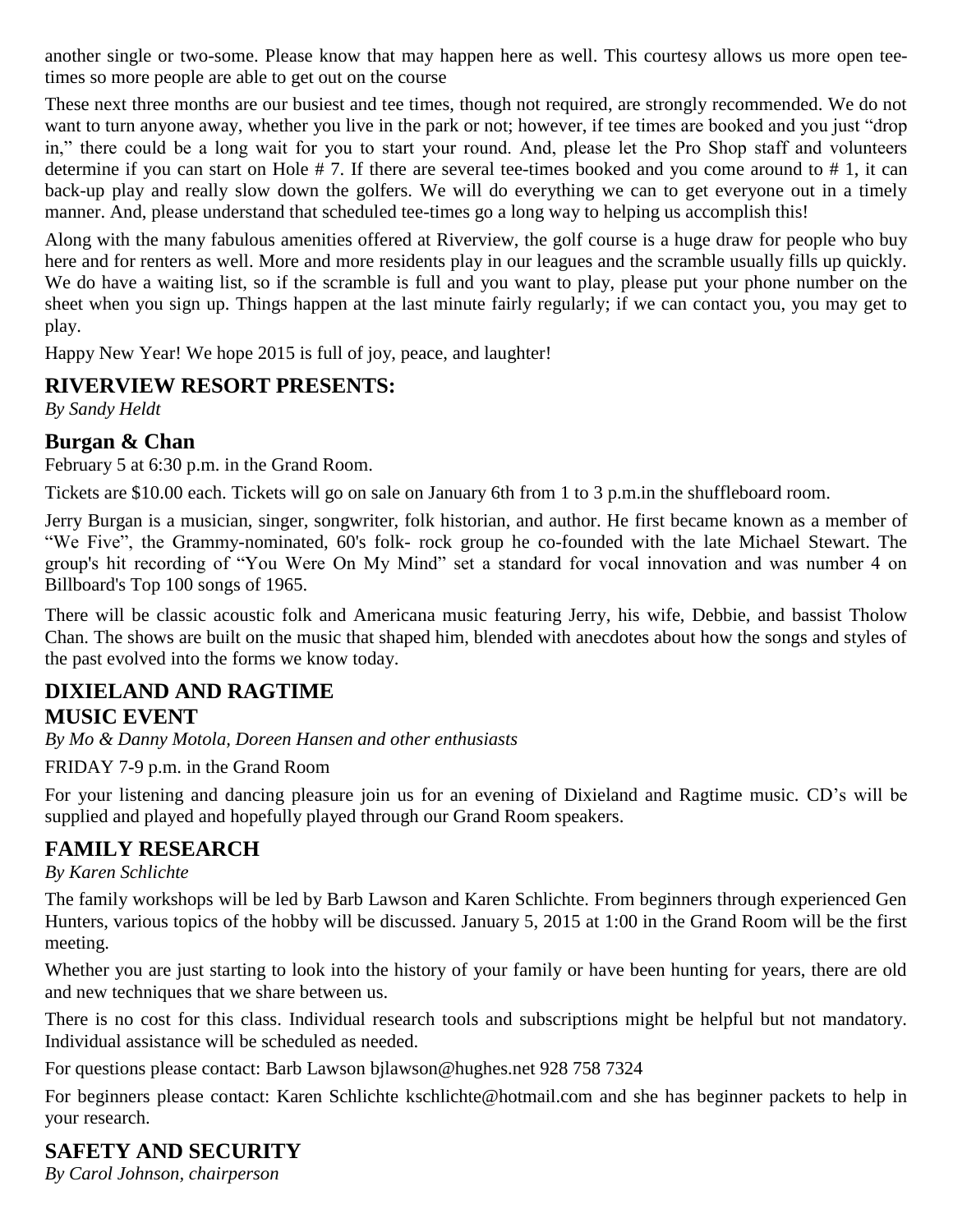#### **Your winter check list:**

•... Shake or update your fire extinguisher(s)

- ... Do a regular battery change or replacement of smoke alarms
- ... Hide a house key and let you neighbors know
- ... In case of emergency numbers (ICE) relatives, etc.

... Night walk: visible clothing, flashlight, cell phone Emergency numbers:

Riverview Office =  $(928)$  758-5950  $Local = 911$ Out of Arizona cell = (928) 763-1999 Front gate =  $(928)$  758-7234 Sign up at the Clubhouse for the following classes: AARP Safe Driving Cardiac Pulmonary Resuscitation (CPR) Automatic External Defibrillation (AED)

# **BOWLING**

*By Art Engen*

By the time this comes out Christmas will be over and just a memory of wonderful times gone by and we will be on the way to a new year. 2014 was a good year although it just flew by. Let's hope 2015 goes a little slower so we can enjoy the time more.

The standings for the year ending on 12/22/14 were O' Leary's in first place with Alley Cats following in second.

High series handicap for the men is Ron Stone, with Laurie Eck for the women.

High scratch game is George Mayer for the men and Phyllis Wilburn for the women.

High series handicap for team goes to Older Than Dirt and high series scratch to Alley Cats.

High game handicap goes to Rowdy Bunch and high game scratch to O' Leary's.

I have had people ask me if they can start a new team now and when would they be able to do this. Bowling starts the first Monday in October. We usually let people have a leeway of two weeks to get here to start the league play. We will work with you if can't make it in this time frame. Now is the time to get your team ready if you are not bowling this year. You need at least one bowler of the opposite sex to have a team. 3 men and 1 woman or three women and 1 man, or two and two of each. This is a handicap league so everyone is pretty much on the same level regardless of your average.

It's a very good way to spend the winter and lots of fun. Hope to see you with us next year.

HAPPY NEW YEAR!!!

If you have bowled in the past, or would like to try, please call one of the officers.

*Art Engen 928-758-8030*

*Mel Maritz 928-704-6649*

*Carol Sanders 509-220-2250* 

Men's & Scrambles League Results – December 2014

## **MEN'S DAY RESULTS**

## **Wednesday, Dec. 3**

1<sup>st</sup> Place: Ron Moland, Chris Peterson, Dennis Wiley, Jim Dombroske, Leo McMann 2<sup>nd</sup> Place: Bob Soby, Alan Macnab, Gordon Parlette, Bill Robinson, Tony Winder 3<sup>rd</sup> Place: Harold Bouse, Bill Sharp, Jerry Fry, Jack Williams, W.D. Allen 4 th Place: Larry Meier, Larry Gaisbauer, Dean Willson, Jack Sedgwick, Ken Stripling Long Putt: Alan Macnab KP: Harold Bouse **Wednesday, Dec. 10**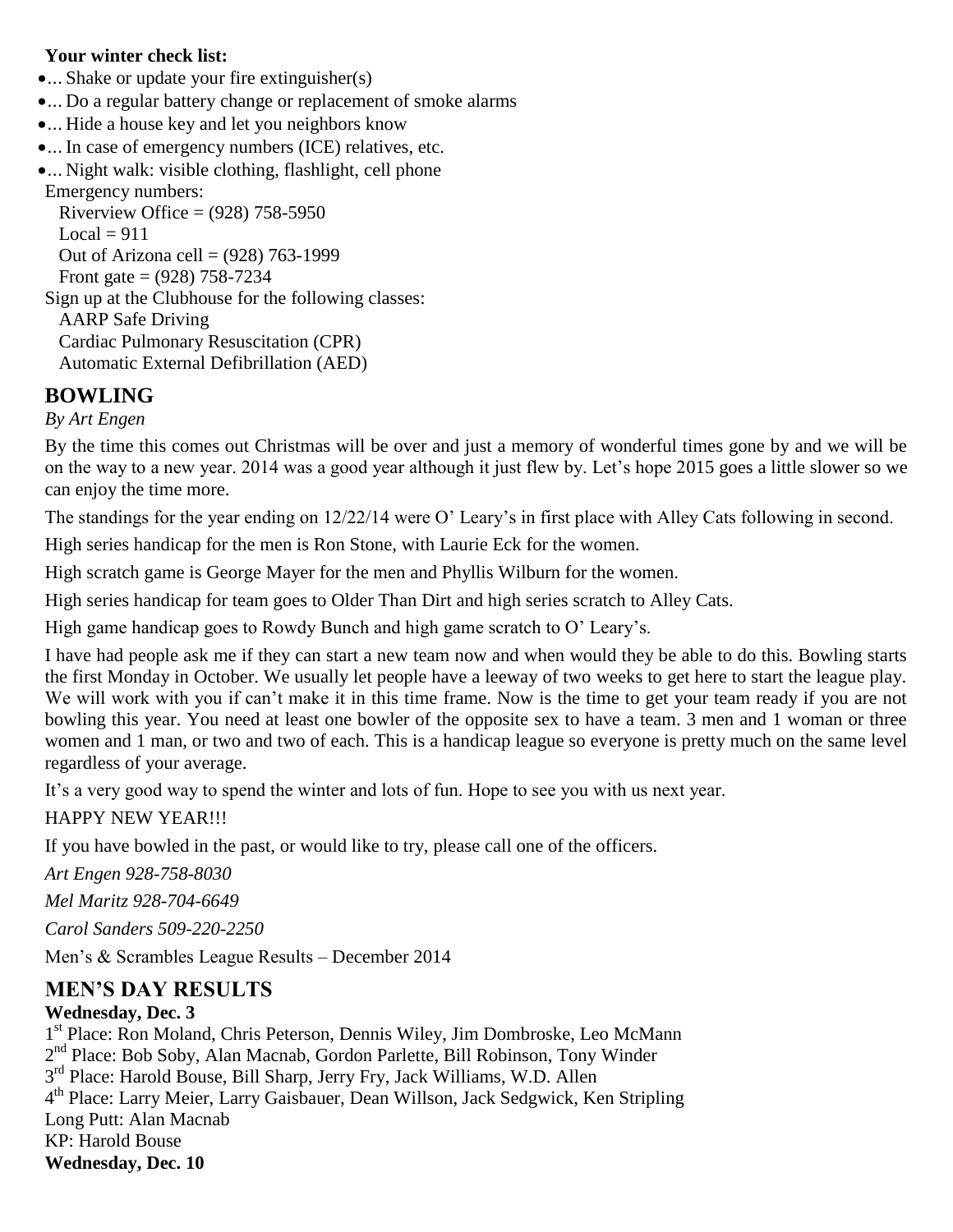1 st Place: Harold Bouse, Gordon Parlette, Leo McMann, Bill Sharp 2<sup>nd</sup> Place: Bill Robinson, Tony Winder, Milt Miller, Mac Johnson 3<sup>rd</sup> Place: Ken Stripling, John Larson, Les Ozero, Jim Dombroske 4 th Place: Tom Bighaus, Don Hawley, Alan Macnab, Phil Coram

Long Putt: Mac Johnson

KP: Alan Macnab

#### **Wednesday, Dec. 17**

1<sup>st</sup> Place: Ron Hansen, Terry Oberst, George Loewen, Chris Peterson, Rod Adams 2<sup>nd</sup> Place: Doug Erickson, John Larson, Butch Bergeron, Jon Laughlin, Larry Larson 3<sup>rd</sup> Place: Bill Robinson, Les Ozero, W.D. Allen, Gordon Parlette, Ken Stripling 4 th Place: Rich Keana, Terry Braman, Dale Chabot, Jim Dombroske, Tom Bighaus Long Putt: Harold Bouse

KP: Steve Wilburn

#### **Wednesday, Dec. 24**

1 st Place: Bob Soby, Terry Braman, Milt Miller, Mike Buttram 2 nd Place: Harold Bouse, Jack Williams, Tony Winder, William Brown 3<sup>rd</sup> Place: Ron Hansen, Mac Johnson, W.D. Allen, Pat Daley 4 th Place: Bill Robinson, Terry Oberst, Dennis Wiley, Larry Gaisbauer Long Putt: None KP: Harold Bouse

## **MIXED SCRAMBLE RESULTS**

## **Thursday, Dec. 4**

1<sup>st</sup> Place: Ken Stripling, Terry Stonehouse, Ron Smeins, Norma Hansen, Debbie Evans 2<sup>nd</sup> Place: Traci & Ken Dahle, Myla & Jim Dombroske, Bill Sharp 3<sup>rd</sup> Place: Sally & Bob Soby, Susan & Mac Johnson, Chris Peterson 4 th Place: Leo McMann, Dave Lind, Elaine & Dale Chabot, Marian Grigoni 5<sup>th</sup> Place: Dave Shaw, Dick Esch, Joanne & Tony Winder, Terry Oberst Long Putt: Bill Robinson Women's KP: Elaine Chabot Men's KP: Terry Stonehouse **Thursday, Dec. 11** 1 st Place: Darlene & Virgil Symes, Billie & Emmet Moberg, Ron Rogers 2<sup>nd</sup> Place: Harold Bouse, Elaine & Dale Chabot, Dave Acteson, Edith Hansen 3<sup>rd</sup> Place: Traci & Ken Dahle, Mike Buttram, Derv Fortenberry 4<sup>th</sup> Place: Charlie Clark, Del Cheaters, Burdette Storey, Ken Stripling, Les Grosz 5<sup>th</sup> Place: Doreen & Ron Hansen, Patty & Jerry Fry, Terry Oberst Long Putt: Les Ozero Women's KP: Brenda Watson Men's KP: Jerry Fry **Thursday, Dec. 18** 1 st Place: Myla & Jim Dombroske, Terry Oberst, W.D. Allen, Marian Grigoni 2<sup>nd</sup> Place: Dave Scott, Norma Hansen, Debbie Evans, Dave Acteson, Jim Espinoza 3<sup>rd</sup> Place: Sally & Bob Soby, Elaine & Dale Chabot, Mike Buttram 4 th Place: Ken Stripling, Betty & Jack Sedgwick, Chris Peterson, Milt Miller 5<sup>th</sup> Place: Kathy & Garth Luer, Mike Davis, Judy Glade, Larry Gaisbauer Long Putt: Tom Cornwall Women's KP: Debbie Evans Men's KP: W.D. Allen

#### **Friday, Dec. 26**

1<sup>st</sup> Place: Bill Robinson, Susan & Mac Johnson, Mike Buttram, Tom Cornwall

2<sup>nd</sup> Place: Ruth & Jim Bangay, Doug Erickson, Ron Pajak, Jon Laughlin

3<sup>rd</sup> Place: Harold Bouse, Gail Lozier, Dave Baublitz, Tony Winder, Chris Peterson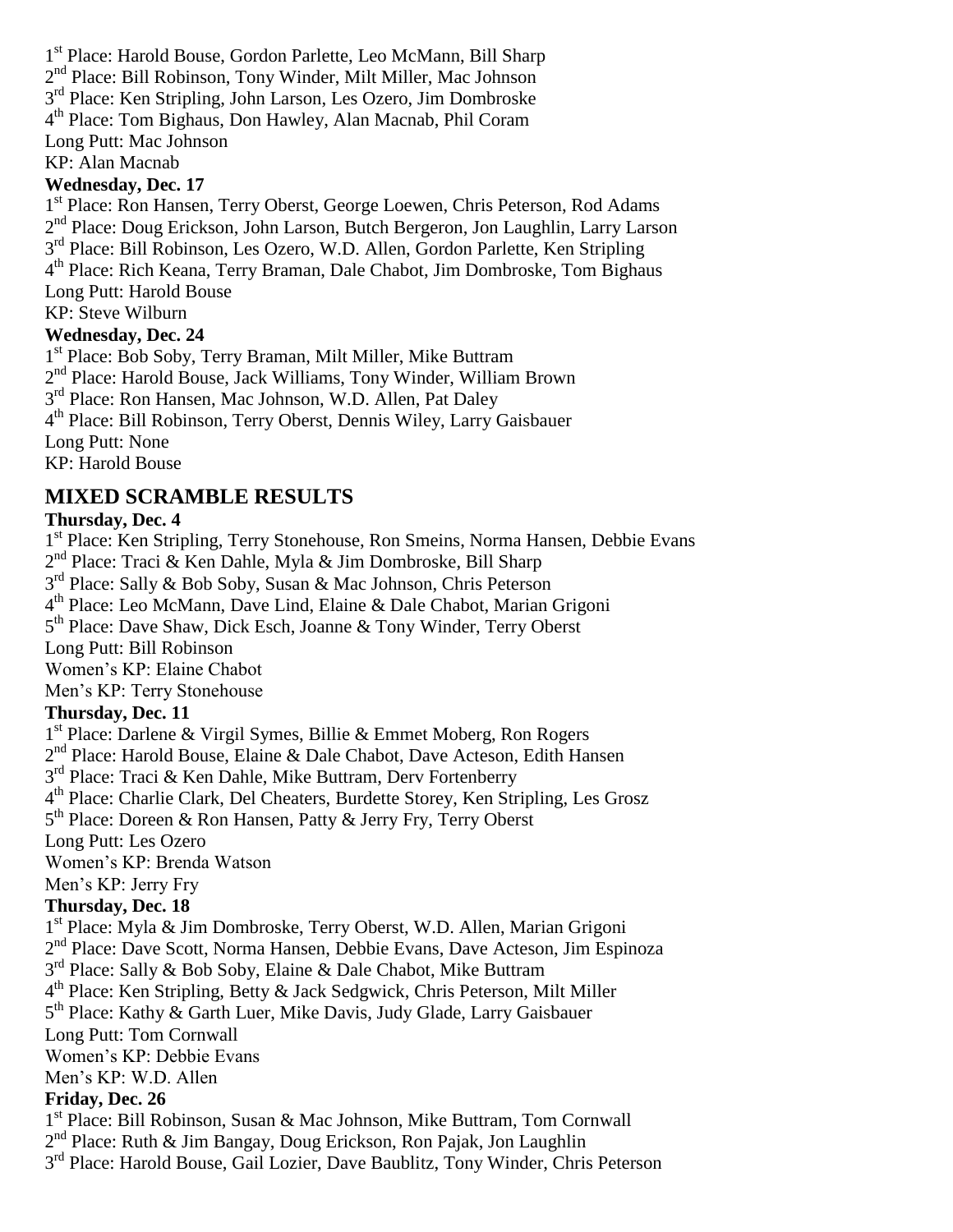4<sup>th</sup> Place: Sally & Bob Soby, Debbie & Mike Ritz, Terry Stonehouse Long Putt: Sally Soby Women's KP: Marian Grigoni Men's KP: Dennis Wiley

## **NOVEMBER LADIES' DAY LEAGUE RESULTS:**

**Tuesday, Nov. 4** – Throw Out Worst 2 Holes 1st Place: Sally Soby (low), Maggie Brown (middle), Sue Kinney (high) 2nd Place: Darlene Symes (low), Janet Kerns (middle), Linda Sommerville (high) 3rd Place: Gloria Carbert (low), June Larson 4th Place (tie): Doreen Hansen, Gayle Montgomery Long Putt: Darlene Symes KP: Sally Soby **Tuesday, Nov. 11** – Odd Holes Only 1st Place: Linda Hixon (low), Joann Munson (middle), Linda Sommerville (high) 2nd Place: Les Grosz (low), Gaylee Matic (middle), Mary Shimon (high) 3rd Place: Ruth Bangay (low), Janet Kerns (middle) 4th Place: Gloria Carbert (low), Nancy Willson (middle) Long Putt: Phyllis Wilburn KP: Gloria Carbert **Tuesday, Nov. 18** – Throw Out Highest and Lowest Hole 1st Place: Sally Soby (low), Mary Shimon (middle), Gail Lozier (high) 2nd Place: Elsie Rodney (low), Janet Kerns (middle), Judy Shaw (high) 3rd Place: Darlene Symes (low), Elaine Chabot 4th Place: Ruth Bangay (low) Long Putt: Doreen Hansen KP: Phyllis Wilburn **Tuesday, Nov. 25** – Poker Scramble 1st Place: Sally Soby, Norma Hansen, Edith Hansen 2nd Place: Sue Pettibone, June Larson, Maggie Brown, Phyllis Wilburn 3rd Place: Debbie Evans, Joann Munson, Louise McNab, Darlene Symes 4th Place: Burdette Storey, Janet Kerns, Gaylee Matic, Elsie Rodney

# **DECEMBER LADIES' DAY LEAGUE RESULTS**

**Tuesday, Dec. 2**, – Subtract Your Putts 1 st Place: Sally Soby (low); Gail Lozier (middle); Joann Munson (high) 2<sup>nd</sup> Place: Phyllis Wilburn (low); Judy Shaw (middle); Edith Hansen (high) 3<sup>rd</sup> Place: Darlene Symes (low); Gaylee Matic (middle); Joyce Federico, (high) 4 th Place: Joanne Winder (low) 5<sup>th</sup> Place: Norma Hansen (low) Long Putt: Mary Shimon KP: Linda Sommerville **Tuesday, Dec. 9** – Guess Your Score 1<sup>st</sup> Place: Mary Shimon 2<sup>nd</sup> Place: Janet Kerns 3<sup>rd</sup> Place: Pat Asbury 4<sup>th</sup> Place: Sally Soby 5<sup>th</sup> Place: Gail Lozier 6<sup>th</sup> Place: Myla Dombroske 7<sup>th</sup> Place: Elaine Chabot 8<sup>th</sup> Place: Joann Munson 9<sup>th</sup> Place: Julia Vanfossan 10<sup>th</sup> Place: Suzanne Kinney Long Putt: Les Grosz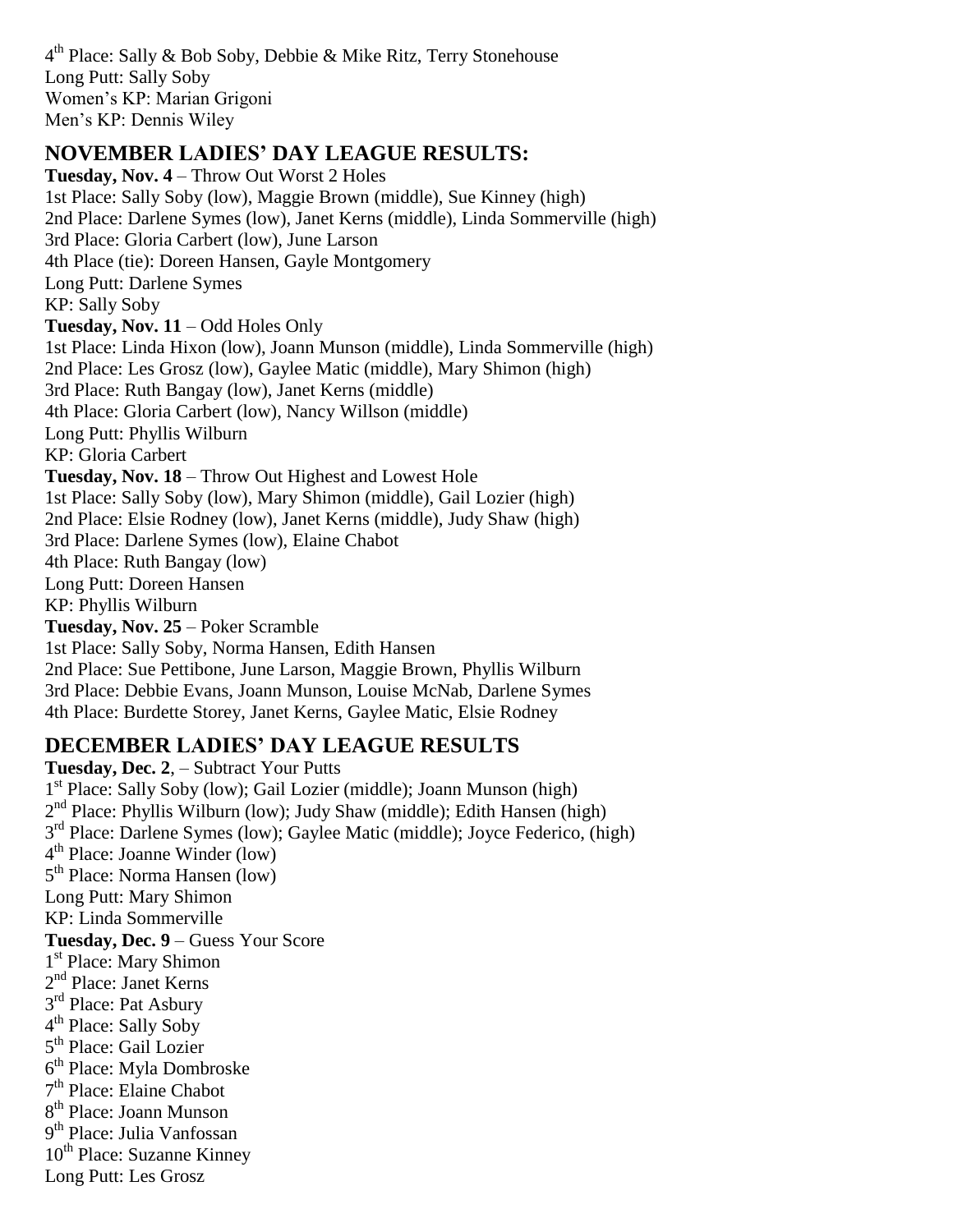KP: Pam Dale **Tuesday, Dec. 16** – Use The Best Drive 1 st Place: Cindy Ozero (low); Darlene Symes (middle); Linda Sommerville (high) 2<sup>nd</sup> Place: Sally Soby (low); Elaine Chabot (middle); Betty Sedgwick (high) 3<sup>rd</sup> Place: Elsie Rodney (low); Burdette Storey (middle) 4 th Place: Doreen Hansen (low) Long Putt Hole # 2: Sally Soby KP: Hole # 7: Suzanne Kinney **Tuesday, Dec. 23** – Do Over & Throw Out 1 Hole 1 st Place: Ruth Bangay (low); Jean Adams (middle); Edith Hansen (high) 2<sup>nd</sup> Place: Sally Soby (low); Sue Pettibone (middle); Gail Lozier (high) 3<sup>rd</sup> Place: Pat Asbury (low); Shell Wiley (middle) 4 th Place: Linda Hixon (low) Long Putt Hole # 1: Sue Pettibone KP Hole # 7: Mars Mintz

(Board approval pending)

# **REGULAR BOARD MTG. MINUTES**

(Approval Pending)

#### **Tuesday, December 9, 2014**

*Minutes attested to and respectfully submitted by: Leo McMann, Association Secretary.*

Vice President Gene Clipperton called the meeting to order at 09:00 AM.

Present at the meeting: Gene Clipperton, Leo McMann, Traci Dahle, Larry Meier, Karen Schlichte, and Terry Oberst. Ed McKeon was absent.

Jennifer Myers, Administrator.

39 Association members.

#### **Board Update/Comments:**

None

#### **Comments to the Board**:

Nancy Willson, Lot 247. Candidate packets must be turned in by 11:00am Friday December 12. Pictures will be taken and names drawn for placement on the 2015 ballot on Monday December 15, at 3:00pm in the board room.

#### **Correspondence:**

None

## **Reports:**

#### **Administrator Jennifer Myers' reported:**

The TPO portion of the roof is complete. They are working on finishing the plumbing, electrical and HVAC work now. I am happy to report that there were very few, minor changes or additions that had to be made.

Heather with Republic Waste was here yesterday and gave a presentation on recycling. If you were unable to attend, there is information in the office. She also told me that if anyone has any further questions, submit them to the office and I will compile a list and she will answer the questions for us. Remember, green is for recycling, blue is for garbage.

Please make sure that the office has your correct address to send your ballot if you will not be present to pick up a ballot. If you are not here to pick up a ballot, they will be mailed by January 26, 2015. If you do not receive a ballot by January  $31<sup>st</sup>$ , please notify the office and we will send one out to you immediately.

Here's wishing everyone a Happy New Year!

#### **Treasurer Report reported by Karen Schlichte**.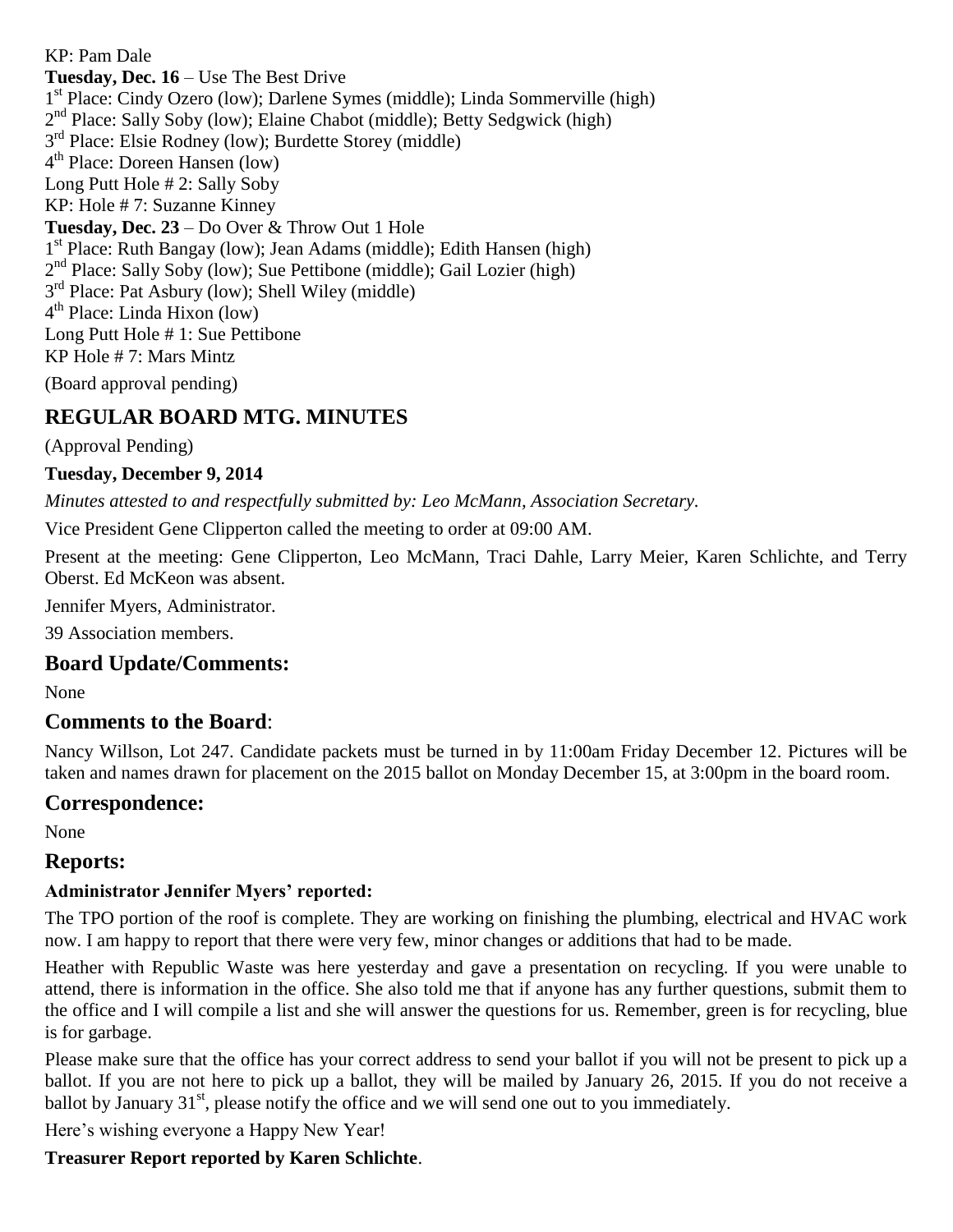Because of the Board Meeting is earlier in the month the November month end reports were not completed but I was able to get the Reserve account balance and what was spent from that account. Our monthly contribution and interest was \$11,478.00 and expenses were \$39,328.00. Balance for the electrical for the roof was \$5,145.00, \$13, 212.00 went to Wirecorp for the monitoring and inspection, and a draw for the air conditioners of \$20,971.00. Balance in our Reserve Account is \$775,999.02.

I would like to say thank you to the residents for understanding that we didn't have a choice but to raise our HOA fee's effective January 1, 2015 to \$175. We have had to cut some corners in our spending and we took a large portion from our Reserve for the roof and AC project but I feel confident that our HOA remains financially sound.

Thanks to John Core, our maintenance supervisor, for his active part in the roof and AC project and of course our administrator Jennifer Myers who orchestrated the whole thing. They run a tight ship and I for one appreciate their dedication to doing a good job for us.

## **Committee Reports**

Pro Shop Committee. Ken Dahle Pro Shop BBQ this Friday December 12. Cookbooks are still available.

Maintenance/Landscape Committee. Dean Willson With assistance to our Park Maintenance staff, the following additional landscape improvements included in the 2014 budget will soon appear:

1. Decorative metal artificial desert foliage in the new large terracotta pots in archways at the Kobe gate.

2. Cappuccino Riffraff rock around the tennis court to match that around the pickle ball court. We thank the Racket Ball club folks who will assist us with labor on this landscape improvement.

2. ½ inch Ruby Red rock covering the desert stone between the parking area and the dog park fence at the Casablanca Gate.

Please note: Volunteers are needed beginning at 9:00 am on Friday January 16, 2015 to clean dead foliage and trash from the barranca and outside the park wall. Thereafter, the Maintenance/Landscape Committee members will provide lunch for these volunteers and their significant others at the Golf Course Pro Shop Lounge.

Activities Committee – Linda Sommerville. Mohave High School Christmas concert was held. They received \$395 in donations. Thanksgiving pot luck was a great success with over 200 attendees. On Christmas day they had have a Christmas pot luck.

Safety and Security – Carol Johnson. People are walking at night without a flashlight. The AED and CPR training will start in January.

# **Approval of the Agenda:**

Leo McMann added to the consent agenda Agenda Item 14.12.08 Approve Carol Johnson to chair the Finance and Safety Committees. Larry Meier moved to approve the amended agenda. Traci Dahle seconded. The motion passed unanimously.

# **Approval of the Consent Agenda:**

The consent agenda included the Approval of the following:

Minutes of November 18, 2014 Regular Board Meeting

Agenda Item # 14.12.01 approval to remove Marilyn Nelson and Sharon Kirkeby from the Activities Committee.

Agenda Item # 14.10.08 approval for Carol Johnson to serve as chairman on the Finance and Safety Committees.

Karen Schlichte moved and Larry Meier seconded the motion to approve the consent agenda as presented. The motion passed unanimously.

## **Unfinished Business:**

## **New Business:**

Agenda Item # 14.12.02 Leo McMann moved and Karen Schlichte seconded to table this item. The owners requesting the planting of shrubs in the common area are on vacation. Will be discussed in the January 20, 2015 meeting. Motion passed unanimously.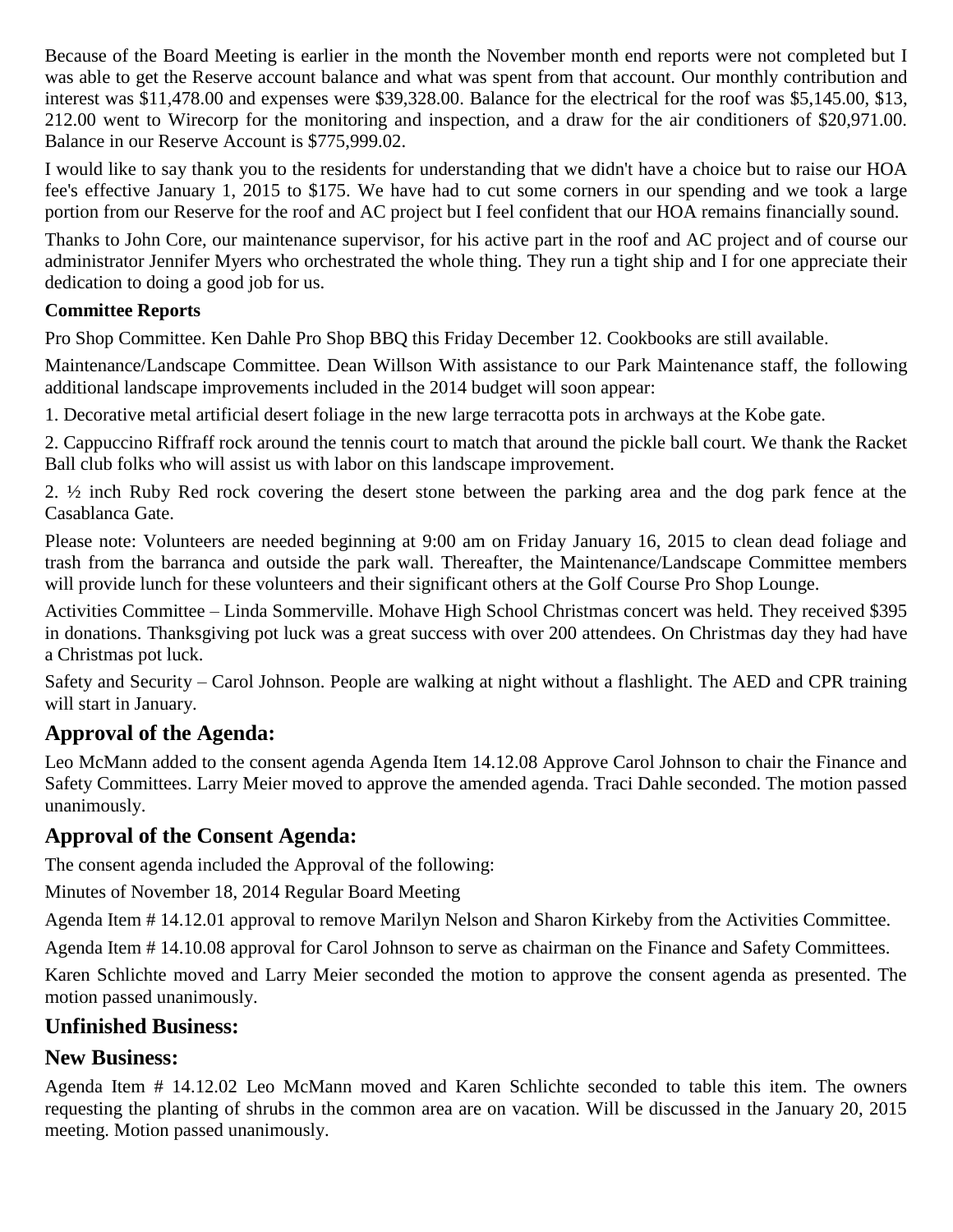Agenda Item # 14.12.03 Karen Schlichte moved and Terry Oberst seconded to approve carry-over of any operating revenue in excess of operating expenses from the 2014 operations to the 2015 Operating Budget in order to reduce that year's operating assessment. Motion passed unanimously.

Agenda Item # 14.12.04 Leo McMann moved and Karen Schlichte moved to approve replacement of gas line in pool area for cost not to exceed \$5,500. The question of do we need to have natural gas run to the BBQ grills in the pool area or can we use propane gas in the grill area. Dave Acteson will work with Terry Oberst and John Core to determine what options we have and at what cost. Leo McMann moved to table and Karen Schlichte seconded. Motions passed unanimously.

Agenda Item # 14.12.05 Leo McMann moved and Traci Dahle seconded to approve purchase of a vehicle for Courtesy Officer use, cost not to exceed \$15,000. During the discussion it was noted we could buy a new vehicle with a 4 year 50,000 mile warranty for \$16,000. Leo McMann moved to amend the motion and Karen Schlichte seconded to approve \$16,000. Motions passed unanimously.

Agenda Item # 14.12.06 Leo McMann moved and Karen Schlichte seconded to approve changing 4.2.2 of the By-Laws to read 'All member voting shall comply with the provisions of A.R.S. 33-1812, as amended from time to time' and place this on the 2015 ballot.

Agenda Item # 14.12.07 Traci Dahle moved and Terry Oberst seconded to purchase a new RISO Copier, costs not the exceed \$10,000. Leo McMann moved to amend the motion and Traci Dahle seconded to change the cost not to exceed \$34,000. Leo McMann moved to amend the motion to approve \$34,000 providing the Administrator obtain one or more additional bids. Motions passed unanimously. The current machine broke and we cannot get parts for the unit. It would cost \$8,000 to replace the current machine. For \$34.000 we can replace the machine and acquire a unit that will print in color, print two sides, address envelopes, collate, staple, attach to the Wi-Fi and interface with our TOPS software.

## **Director's Comments:**

Karen Schlichte reported on the presentation we had from Republic (our trash hauler). You cannot recycle or put in the trash TV's – computers – used oil – batteries – tires. No recycle material should be left in plastic bags. You do not have to remove the paper labels on food cans. You need to rinse out your soup cans – other cans do not need to be rinsed.

Leo McMann stated companies who sell oil and batteries usually have a recycle service for free. Tires usually have a recycle fee.

Traci Dahle wanted to know if we are publishing phone books – Jennifer Myers said yes. Chuck Vanfossan, Wayne Dale, Dean Willson and John Core will get recommendations on the barranca drainage problem.

## **Executive Session:**

Adjourned to executive session at10:15

## **Adjournment:**

Larry Meier moved and Traci Dahle seconded, to adjourn the meeting at 11:02AM. The meeting was adjourned.

**HOA/RV STORAGE INCOME & EXPENSE STATEMENT - CASH FLOW STATEMENT**

*Report by: Karen Schlichte Treasurer for period: Nov 1, 2014 to Nov 30, 2014*

| <b>HOA &amp; RV STORAGE</b>              | <b>This Month</b>   | <b>Current Year</b> | <b>Budget Year</b> | <b>Variance</b> |
|------------------------------------------|---------------------|---------------------|--------------------|-----------------|
|                                          | <b>Ending 11/30</b> | to Date             | to Date            | with Budget     |
| <b>NON-ASSESSMENT INCOME</b>             |                     |                     |                    |                 |
| <b>Banking &amp; Investment Interest</b> | \$13.64             | \$229.95            | \$284.17           | $-$ \$54.22     |
| <b>Service Fees &amp; Misc. Revenue</b>  | \$8,617.48          | \$80,091.66         | \$54,660.83        | \$25,430.83     |
| TOTAL NON-ASSESSMENT INCOME              | \$8,631.12          | \$80,321.61         | \$54,945.00        | \$25,376.61     |
| <b>OPERATING EXPENSES</b>                |                     |                     |                    |                 |
| <b>Personnel Expenses</b>                | \$31,048.26         | \$383,300.44        | \$406,411.50       | $-$ \$23,111.06 |
| <b>Utilities</b>                         | \$47,126.14         | \$513,403.17        | \$507,489.58       | \$5,913.59      |
| <b>Grounds Care</b>                      | \$856.28            | \$23,970.25         | \$34,558.33        | $-$10,588.08$   |
| <b>Facility Maintenance</b>              | \$3,328.95          | \$39,480.73         | \$61,600.00        | $-$ \$22,119.27 |
| <b>Recreation Supplies &amp; Maint.</b>  | \$1,108.47          | \$16,235.89         | \$17,875.00        | $-$1,639.11$    |
| <b>New Assets/Projects</b>               | \$0.00              | \$16,281.59         | \$1,833.33         | \$14,448.26     |